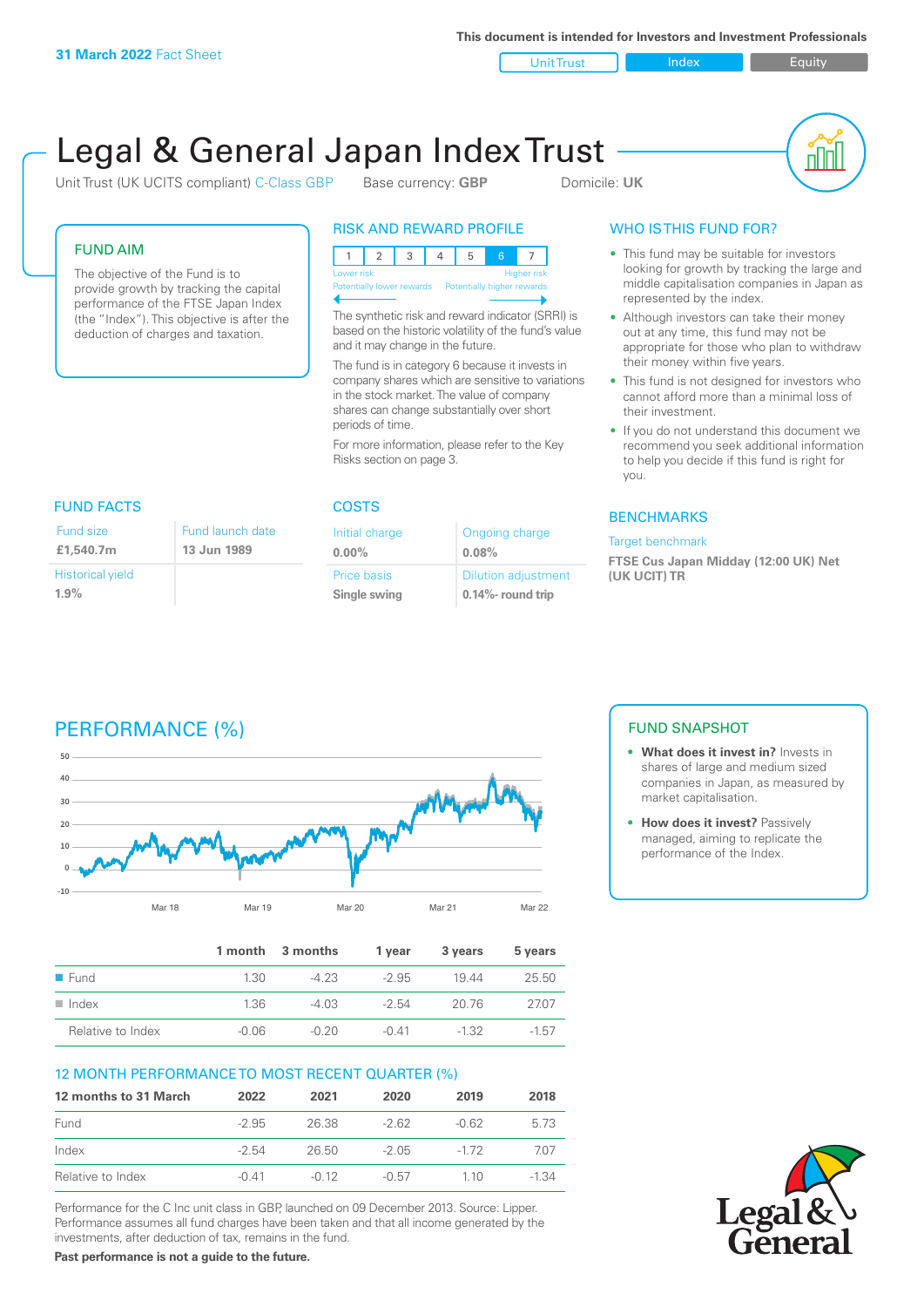### Legal & General Japan Index Trust

Unit Trust (UK UCITS compliant) C-Class GBP

### PORTFOLIO BREAKDOWN

All data sources are a combination of LGIM and the Fund Accountant unless otherwise stated. Totals may not sum to due to rounding. In order to minimise transaction costs, the Fund will not always own all the assets that constitute the index and on occasion it will own assets that are not in the index. The number of fund holdings can also differ from the index due to corporate events and proxy holdings.



#### SECTOR (%)

| $\blacksquare$ Industrials | 24.7 |
|----------------------------|------|
| ■ Consumer Discretionary   | 23.9 |
| ■ Technology               | 11.8 |
| $\blacksquare$ Financials  | 9.8  |
| $\blacksquare$ Health Care | 8.5  |
| ■ Basic Materials          | 5.5  |
| ■ Consumer Staples         | 5.2  |
| ■ Telecommunications       | 46   |
| ■ Real Estate              | 4 N  |
| $\blacksquare$ Utilities   | 12   |
| ■ Energy                   | 0.7  |
|                            |      |

#### COUNTRY (%)

Japan 100.0

#### MARKET CAPITALISATION (%) TOP 10 HOLDINGS (%)

| $\blacksquare$ Large | 79.8 |
|----------------------|------|
| $\blacksquare$ Mid   | 20.2 |
|                      |      |

■ Top 10 holdings 21.5% Rest of portfolio 78.5% No. of holdings in fund 508 No. of holdings in index 507

| <b>Toyota Motor</b>            | 54  |
|--------------------------------|-----|
| Sony Group                     | 31  |
| Keyence                        | 2.1 |
| Mitsubishi Ufi Financial Group | 19  |
| <b>Tokyo Electron</b>          | 19  |
| Recruit Holdings Co            | 15  |
| Shin-Etsu Chemical Co          | 15  |
| Softbank Group                 | 15  |
| Kddi                           | 13  |
| Nintendo Co                    | 13  |
|                                |     |



The Index Fund Management team comprises 25 fund managers, supported by two analysts. Management oversight is provided by the Global Head of Index Funds. The team has average industry experience of 15 years, of which seven years has been at LGIM, and is focused on achieving the equally important objectives of close tracking and maximising returns.